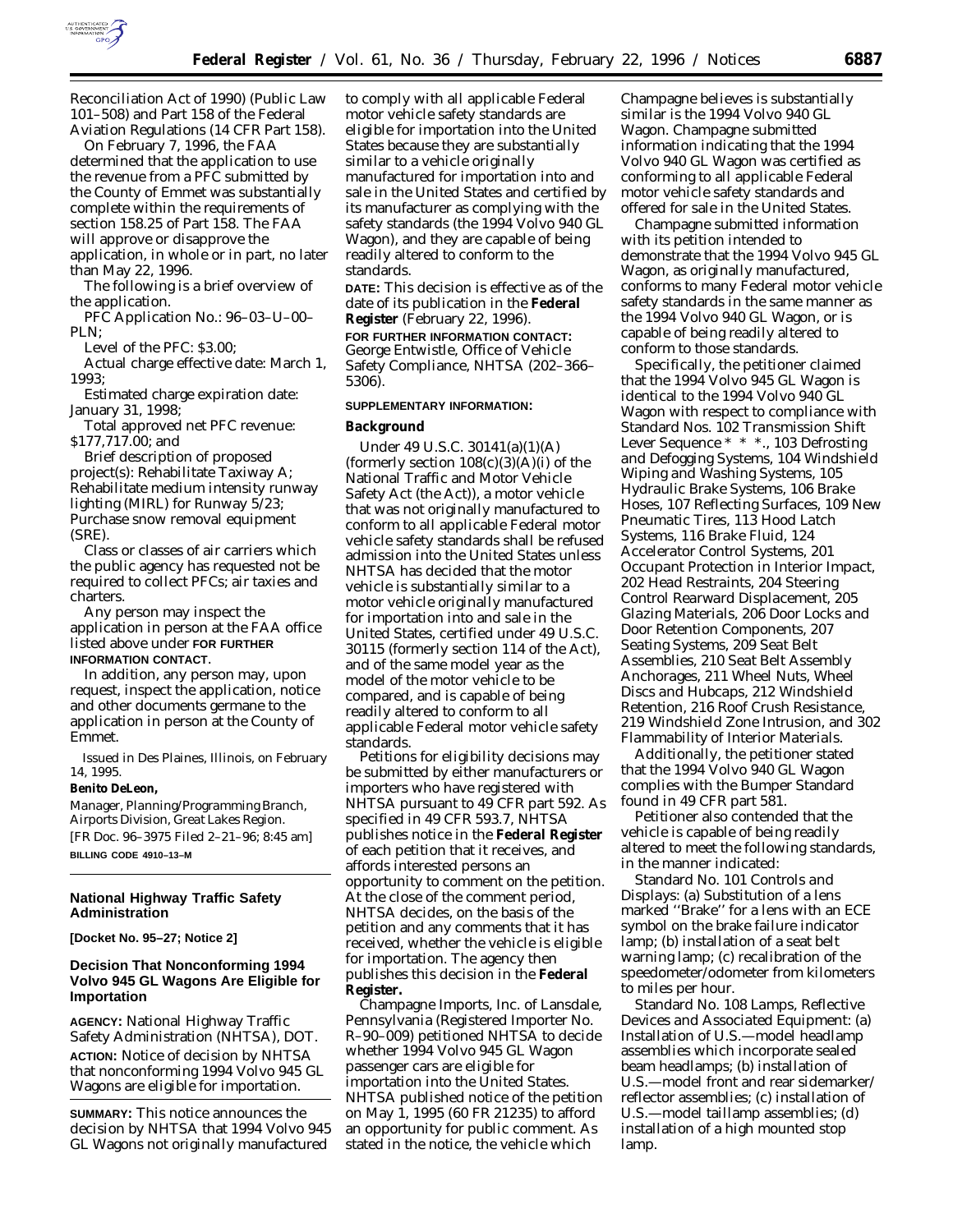Standard No. 110 *Tire Selection and Rims*: Installation of a tire information placard.

Standard No. 111 *Rearview Mirrors*: Replacement of the passenger side rear view mirror, which is convex, but lacks the required warning statement.

Standard No. 114 *Theft Protection*: Installation of a buzzer microswitch in the steering lock assembly, and a warning buzzer.

Standard No. 115 *Vehicle Identification Number*: Installation of a VIN plate that can be read from outside the left windshield pillar, and a VIN reference label on the edge of the door or latch post nearest the driver.

Standard No. 118 *Power Window Systems*: Rewiring of the power window system so that the window transport is inoperative when the ignition is switched off.

Standard No. 208 *Occupant Crash Protection*: (a) Installation of a U.S. model seat belt in the driver's position, or a belt webbing-actuated microswitch inside the driver's seat retractor; (b) installation of an ignition switchactuated seat belt warning lamp and buzzer; (c) installation of a U.S.-model driver's side air bag and knee bolster. The petitioner stated that the vehicle is also equipped in both front seating positions with combination lap and shoulder belts that adjust by means of an automatic retractor and release by means of a single push button. The petitioner further stated that the vehicle is equipped at each rear outboard seating position with a lap and shoulder belt and with a lap belt at the rear center seating position.

Standard No. 214 *Side Impact Protection*: Installation of reinforcing beams.

Standard No. 301 *Fuel System Integrity*: Installation of a rollover valve in the fuel tank vent line between the fuel tank and the evaporative emissions collection canister.

One comment was received in response to the notice of the petition, from Volvo Cars of North America, Inc., (''Volvo''), the United States representative of the vehicle's manufacturer, Volvo Car Corporation of Gothenburg, Sweden. In its comment, Volvo stated that in addition to the noncompliances noted by the petitioner, the 1994 Volvo 945 GL Wagon is equipped with a parking brake indicator light and an anti-lock brake system malfunction light that do not comply with Standard No. 101. Volvo also stated that it does not manufacture sealed beam headlamps for 1994 Volvo 945 GL Wagon that would comply with Standard No. 108, or know of such equipment being manufactured by any

other company, and that none of the vehicle's external lamps comply with the standard. Volvo further stated that the vehicle's driver side rearview mirror does not comply with Standard No. 111, that it lacks a key-interlock system that would comply with Standard No. 114, and that it is neither equipped with U.S.-model bumpers nor been tested for compliance with the Bumper Standard, 49 CFR part 581.

Volvo's last comment was that the 1994 Volvo 945 GL Wagon is not equipped with a passenger side air bag and knee bolster, as found on the U.S. certified 1994 Volvo 945 GL Wagon. Volvo contends that these components are part of a ''complex and sensitive system which is integrated into the vehicle,'' and that it is not possible to retrofit such a system ''while still assuring system reliability.'' As a consequence, Volvo contends that the 1944 Volvo 945 GL Wagon is not capable of being readily altered to conform to the Federal motor vehicle safety standards.

NHTSA accorded Champagne an opportunity to respond to Volvo's comments. In its response, Champagne stated that it will install U.S.-model brake indicator and an anti-lock brake system malfunction lights to address the concerns that Volvo raised regarding compliance with Standard No. 101. Champagne further stated that it will replace the headlights on the 1994 Volvo 945 GL Wagon with U.S.-model components to assure compliance with Standard No. 108, and that its petition already addressed all other issues regarding this standard that were raised by Volvo. Champagne stated that it will replace the driver side rearview mirror with a U.S. model component to assure compliance with Standard No. 111. Champagne contended that its petition already addressed the Standard No. 114 compliance issue raised by Volvo. Champagne further contended that the bumper system on the 1994 Volvo 945 GL Wagon, consisting of an outer cover, a reinforcement bar, and impact absorbers.

In response to the Standard No. 208 compliance issue raised by Volvo, Champagne stated that it will install a passenger side air bag and related components in the 1994 Volvo 945 GL Wagon. These components will have the same part numbers as those found on U.S. certified 1994 Volvo 945 GL Wagon. Champagne stated that the installation of a passenger side air bag ''is a straightforward procedure,'' and that it has the technical ability to complete the installation, and have it comply with Standard No. 208, based on Champagne's past experience in

installing this type of system on other foreign automobiles.

NHTSA has reviewed each of the issues that Volvo has raised regarding Champagne's petition. NHTSA believes that Champagne's responses adequately address each of those issues. NHTSA further notes that the modifications described by Champagne to achieve compliance with Standard Nos. 101, 108, 111, and 114 have been performed with relative ease on thousands of nonconforming vehicles imported over the years, and would not preclude the 1994 Volvo 945 GL Wagon from being found ''capable of being readily modified to comply with all Federal motor vehicle safety standards.'' NHTSA also believes that the need to install a passenger side air bag to achieve compliance with Standard No. 208 would not preclude such a finding, given the nature of the modifications described by Champagne. However, in view of the concerns that Volvo has raised regarding this issue, NHTSA will closely monitor conformity statements to ensure that passenger side air bags are installed on imported vehicles in a manner that conforms to the requirements of Standard No. 208. NHTSA finally notes that because the Bumper Standard is not a Federal motor vehicle safety standard, issues regarding a vehicle's capability of compliance with the Bumper Standard are immaterial to a decision as to whether it is eligible for importation. Imported vehicles, of course, must nevertheless be brought into compliance with the bumper standard. NHTSA has accordingly decided to grant the petition.

**Vehicle Eligibility Number for Subject Vehicles**

The importer of a vehicle admissible under any final decision must indicate on the form HS–7 accompanying entry the appropriate vehicle eligibility number indicating that the vehicle is eligible for entry. VSP–132 is the vehicle eligibility number assigned to vehicles admissible under this decision.

## **Final Determination**

Accordingly, on the basis of the foregoing, NHTSA hereby decides that a 1994 Volvo 945 GL Wagon not originally manufactured to comply with all applicable Federal motor vehicle safety standards is substantially similar to a 1994 Volvo 940 GL Wagon originally manufactured for importation into and sale in the United States and certified under 49 U.S.C. 30115, and is capable of being readily altered to conform to all applicable Federal motor vehicle safety standards.